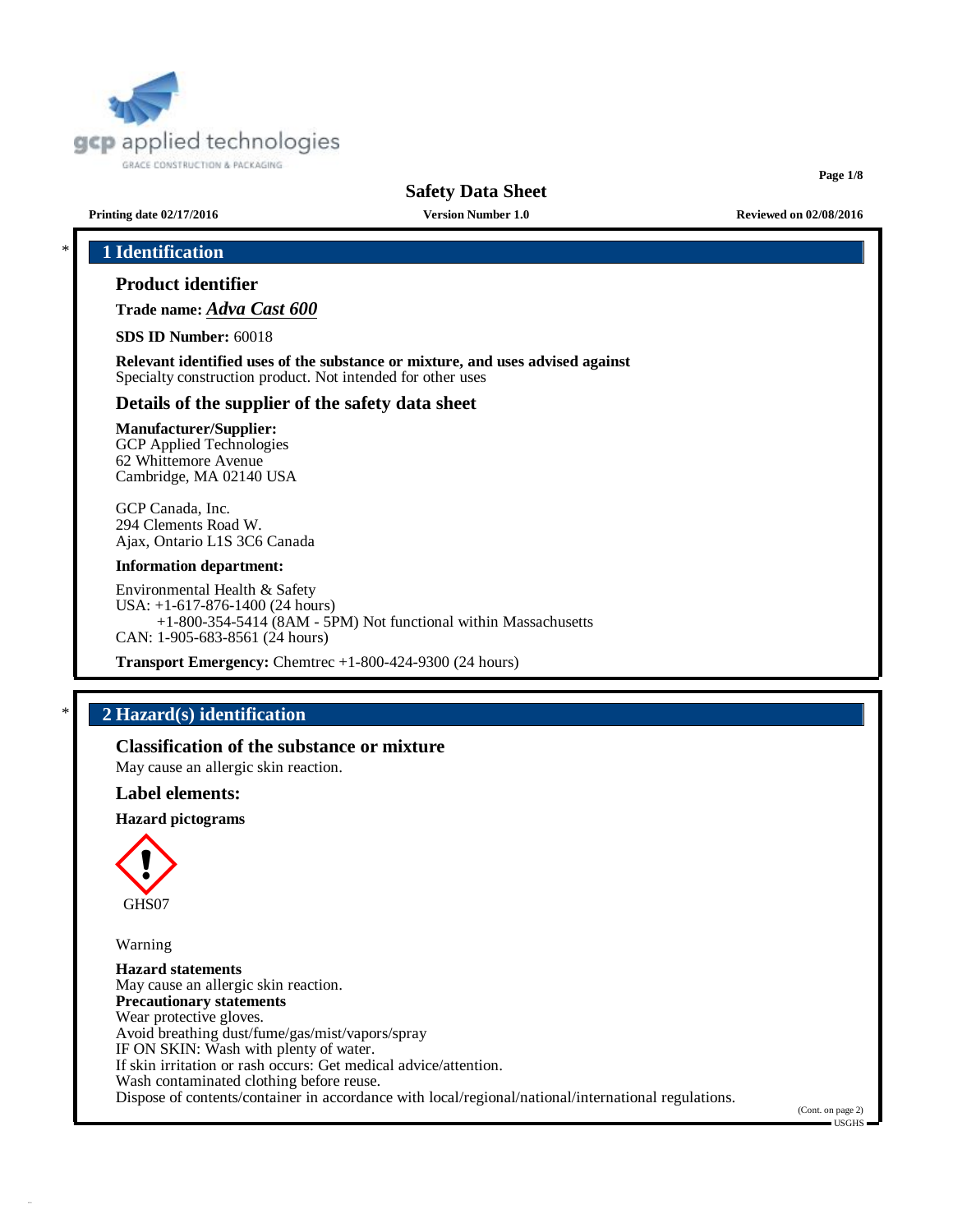**Printing date 02/17/2016 Version Number 1.0 Reviewed on 02/08/2016**

## **Trade name:** *Adva Cast 600*

**NFPA ratings (scale 0 - 4)**

1 1  $\overline{0}$ Health  $= 1$  $Fire = 1$ Reactivity  $= 0$ 

## **HMIS-ratings (scale 0 - 4)**

**HEALTH**  FIRE REACTIVITY  $\boxed{0}$  Reactivity = 0 \*1 1 Health  $= *1$  $Flammability = 1$ 

## **Other hazards**

**Results of PBT and vPvB assessment**

**PBT:** Not applicable. **vPvB:** Not applicable.

## \* **3 Composition/information on ingredients**

## **Chemical characterization: Mixtures**

**Description:** Mixture of the substances listed below with additional nonhazardous ingredients.

**Hazardous components:**

26172-55-4 5-chloro-2-methyl-2H-isothiazol-3-one 0.0-0.1%

**Additional information:** For the wording of the listed hazard phrases refer to section 16.

## \* **4 First-aid measures**

## **Description of first aid measures**

## **General information:**

Get medical advice/attention if you feel unwell.

### **After inhalation:**

Supply fresh air. If required, provide artificial respiration. Keep patient warm. Consult doctor if symptoms persist.

#### **After skin contact:**

Immediately wash contaminated skin with soap or mild detergent and water. If this chemical soaks clothing, immediately remove clothing and wash skin.

#### **After eye contact:**

Rinse opened eye for several minutes under running water.

Rinse cautiously with water for several minutes.

Seek immediate medical advice.

#### **After swallowing:**

Wash out mouth with water

Rinse mouth.

Do not induce vomiting; immediately call for medical help.

Never give anything by mouth to an unconscious person.

(Cont. on page 3) USGHS

(Cont. from page 1)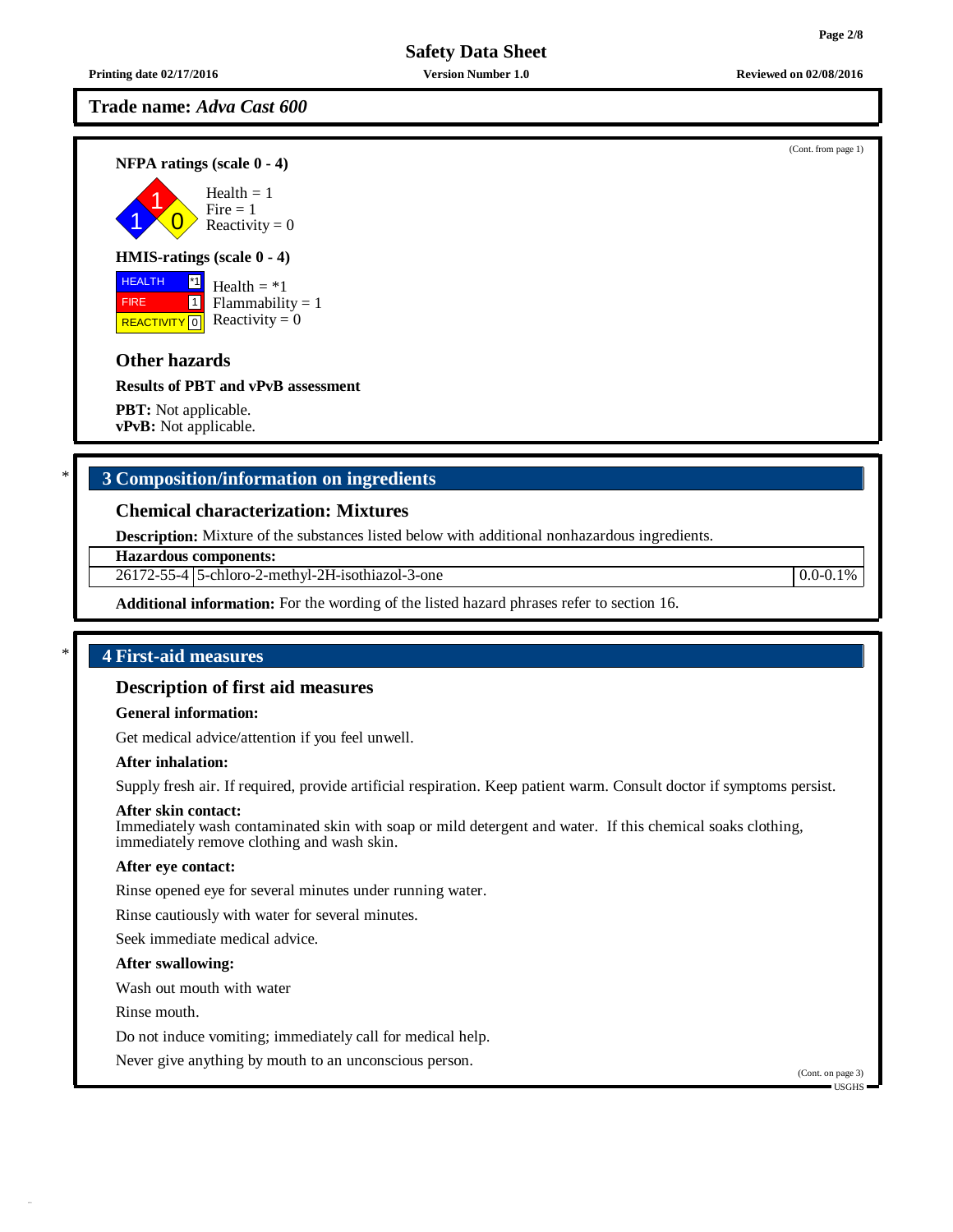**Printing date 02/17/2016 Version Number 1.0 Reviewed on 02/08/2016**

### **Trade name:** *Adva Cast 600*

## **Information for doctor:**

**Most important symptoms and effects, both acute and delayed** May cause sensitization by skin contact.

**Indication of any immediate medical attention and special treatment needed** No further relevant information available.

## **5 Fire-fighting measures**

**Special hazards arising from the substance or mixture** No further relevant information available.

**Additional information** Collect contaminated fire fighting water separately. It must not enter the sewage system.

## \* **6 Accidental release measures**

## **Personal precautions, protective equipment and emergency procedures**

Wear protective equipment. Keep unprotected persons away.

## **Methods and material for containment and cleaning up:**

Contain and/or absorb spill with inert material (i.e. sand, vermiculite) then place in a suitable container.

Sweep up spilled product into receptacles.

Dispose contaminated material as waste according to section 13 of the SDS.

## **Reference to other sections**

See Section 7 for information on safe handling.

See Section 8 for information on personal protection equipment.

See Section 13 for disposal information.

## \* **7 Handling and storage**

## **Handling:**

#### **Precautions for safe handling**

Open and handle receptacle with care.

Prevent formation of aerosols. Avoid contact with eyes, skin and clothing. Do not take internally. Practice good personal hygiene to avoid ingestion. Use only with adequate ventilation. Wash clothing before reuse. FOR PROFESSIONAL USE ONLY. KEEP OUT OF CHILDREN'S REACH.

**Information about protection against explosions and fires:** No special measures required.

## **Conditions for safe storage, including any incompatibilities**

**Storage:**

**Information about storage in one common storage facility:** No special measures required.

**Further information about storage conditions:** Keep receptacle tightly sealed.

(Cont. on page 4)  $\blacksquare$  USGHS

(Cont. from page 2)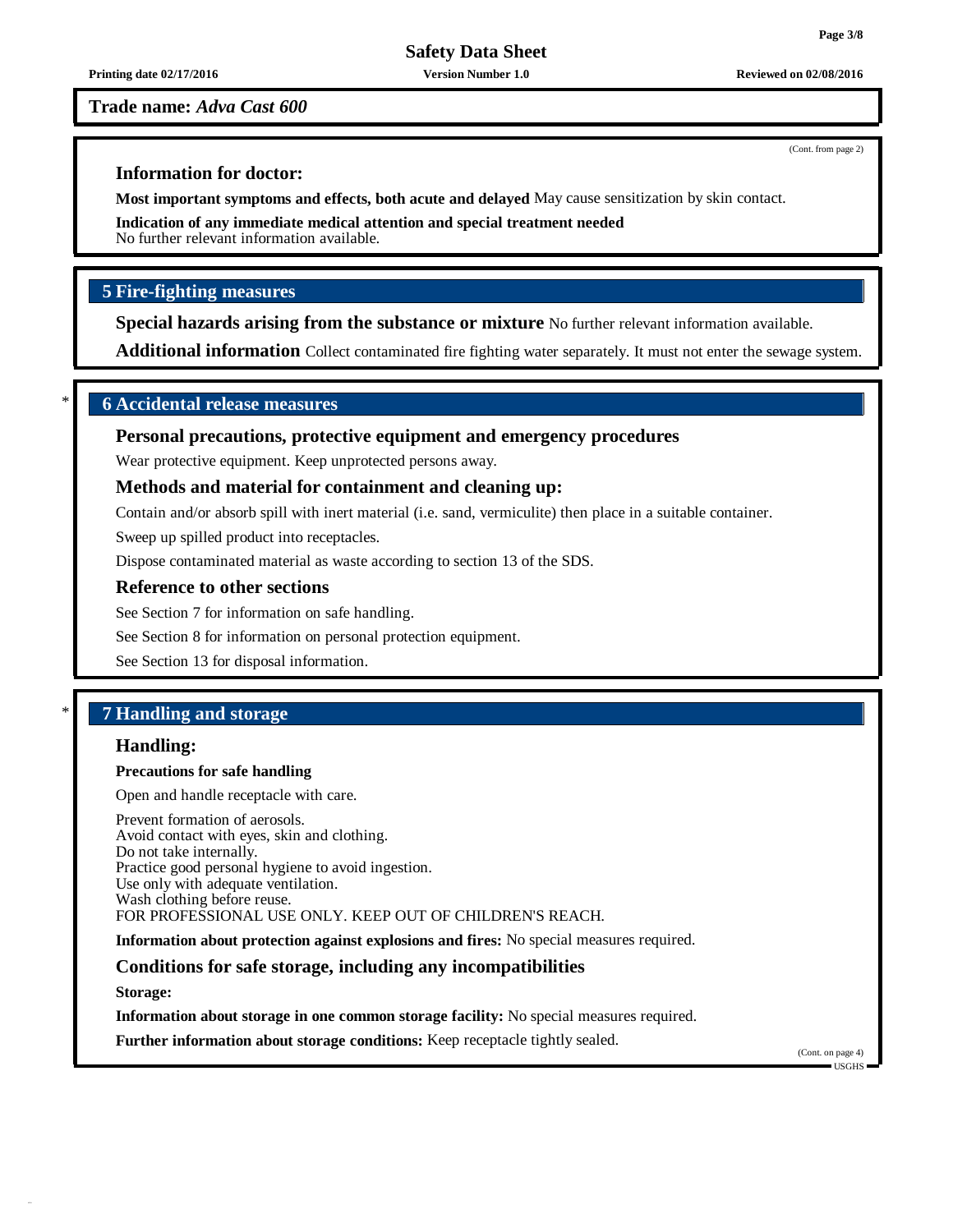**Printing date 02/17/2016 Version Number 1.0 Reviewed on 02/08/2016**

**Trade name:** *Adva Cast 600*

(Cont. from page 3)

**Specific end use(s)** No further relevant information available.

## \* **8 Exposure controls/personal protection**

**Additional information about design of technical systems:** No further data; see item 7.

## **Control parameters**

### **Components with limit values that require monitoring at the workplace:**

The product does not contain any relevant quantities of materials with critical values that have to be monitored at the workplace.

**Additional information:** The lists that were valid during the creation were used as basis.

## **Exposure controls**

**Personal protective equipment:**

### **General protective and hygienic measures:**

Avoid contact with the eyes and skin.

The usual precautionary measures for handling chemicals should be followed.

#### **Breathing equipment:**

Respiratory protection is not normally required. However, a chemical cartridge respirator with organic vapor cartridge and a prefilter for dusts/mists is required at or above the applicable exposure limits (consult exposure guidelines). If no limits exist, use an approved respirator whenever a vapor or mist is generated or if respiratory irritation occurs. Supplied air respirator (SCBA) is required at exposure levels above the capabilities of a chemical cartridge respirator.

#### **Protection of hands:**

Gloves should be worn to prevent skin contact and should be impermeable and resistant to the product. Rubber or other impervious gloves should be worn to prevent skin contact.

#### **Material of gloves**

Gloves should be worn to prevent skin contact and should be impermeable and resistant to the product.

## **Eye protection:**



Safety glasses with side shield protection.

Safety glasses with side shields should be worn to prevent contact due to splashing. Under high vapor mist concentrations, tightly sealed goggles should be worn.



A face shield should also be worn if there is potential exposure to splash or spray.

## **Body protection:**

Protective work clothing

Use personal protective equipment as required.

Take off contaminated clothing.

USGHS (Cont. on page 5)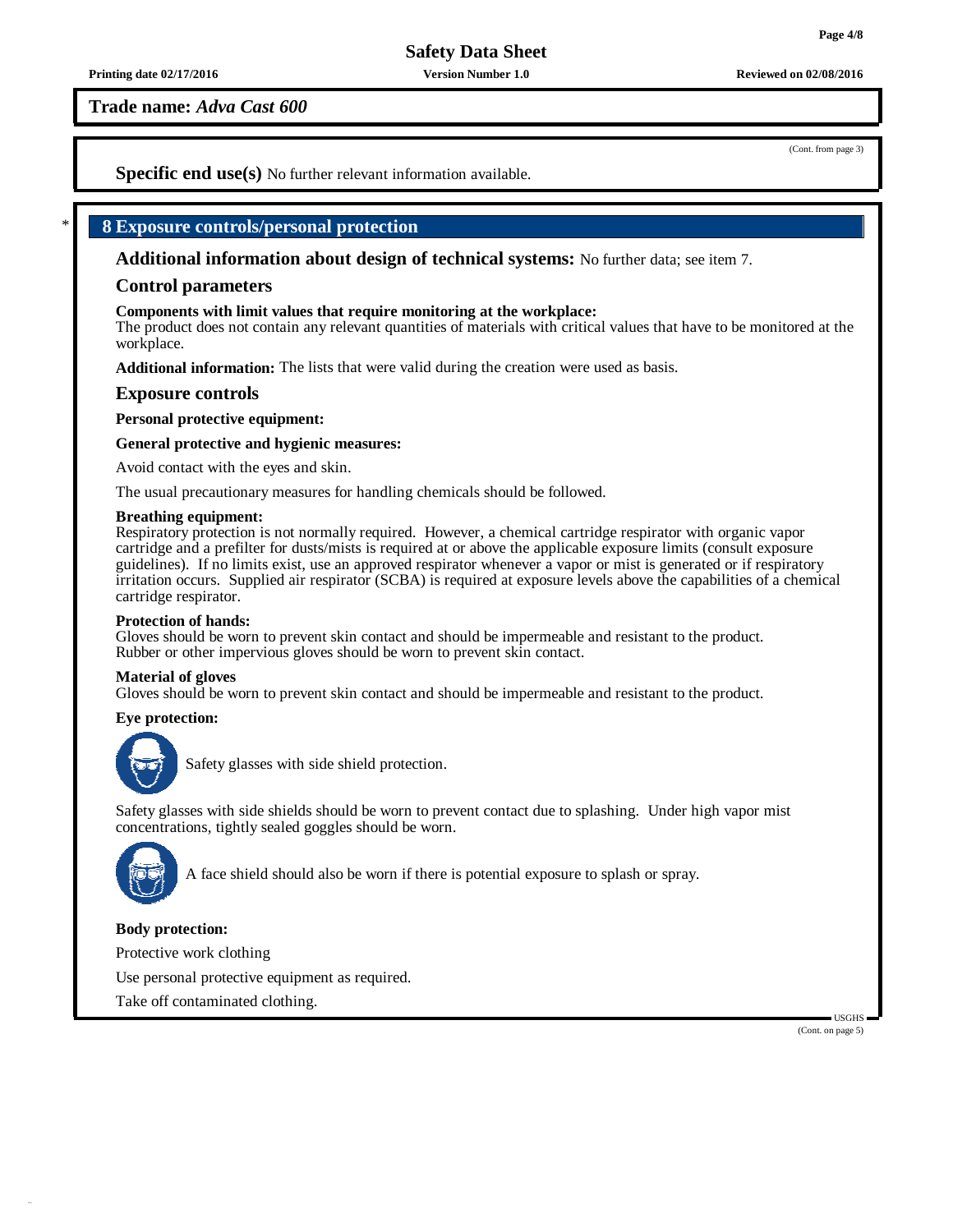(Cont. from page 4)

**Trade name:** *Adva Cast 600*

|                                                                                                                                 | 9 Physical and chemical properties                                                                                 |  |  |
|---------------------------------------------------------------------------------------------------------------------------------|--------------------------------------------------------------------------------------------------------------------|--|--|
| Information on basic physical and chemical properties                                                                           |                                                                                                                    |  |  |
| <b>General Information</b><br>Appearance:<br>Form:<br>Color:<br>Odor:<br>Odor threshold:                                        | Liquid<br>According to product specification<br>Characteristic<br>Not determined.                                  |  |  |
| pH-value $(\sim)$ at 20 °C (68 °F):                                                                                             | 5.6                                                                                                                |  |  |
| <b>Change in condition</b><br><b>Melting point/Melting range:</b><br><b>Boiling point/Boiling range:</b><br><b>Flash point:</b> | Undetermined.<br>Undetermined.<br>Not applicable.                                                                  |  |  |
| <b>Flammability (solid, gaseous):</b>                                                                                           | Not applicable.                                                                                                    |  |  |
| <b>Decomposition temperature:</b><br>Auto igniting:<br>Danger of explosion:                                                     | Not determined.<br>Product is not selfigniting.<br>Product does not present an explosion hazard.                   |  |  |
| <b>Explosion limits:</b><br>Lower:<br><b>Upper:</b><br><b>VOC Content (max):</b>                                                | Not determined.<br>Not determined.<br>Not determined.                                                              |  |  |
| Vapor pressure:<br>Density: (~) at 20 °C (68 °F)<br><b>Relative density</b><br>Vapor density<br><b>Evaporation rate</b>         | Not determined.<br>$1.1$ g/cm <sup>3</sup> (9.18 lbs/gal)<br>Not determined.<br>Not determined.<br>Not determined. |  |  |
| Solubility in / Miscibility with<br>Water:                                                                                      | Not miscible or difficult to mix.                                                                                  |  |  |
| Partition coefficient (n-octanol/water): Not determined.                                                                        |                                                                                                                    |  |  |
| <b>Viscosity:</b><br>Dynamic:<br>Kinematic:<br>Molecular weight                                                                 | Not determined.<br>Not determined.<br>Not applicable.                                                              |  |  |
| <b>Other information</b>                                                                                                        | No further relevant information available.                                                                         |  |  |

# \* **10 Stability and reactivity**

**Reactivity** Stable under normal conditions.

**Chemical stability**

**Thermal decomposition:** No decomposition if used according to specifications.

**Conditions to avoid** No further relevant information available.

**Incompatible materials:** No further relevant information available.

**Hazardous decomposition products:** Carbon monoxide and carbon dioxide

**Additional information:** See section 7 for information on handling, storage and conditions to be avoided.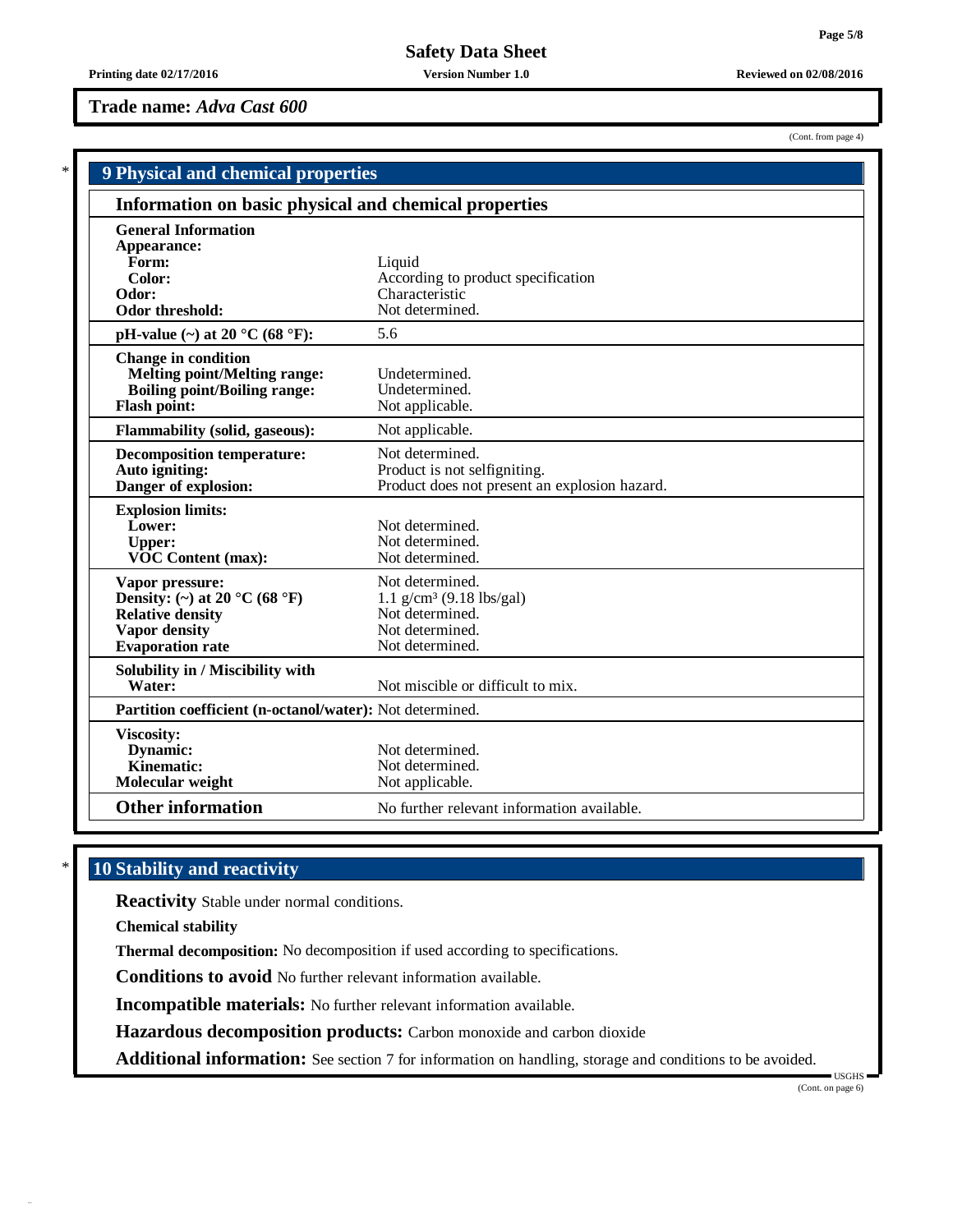**Printing date 02/17/2016 Version Number 1.0 Reviewed on 02/08/2016**

**Trade name:** *Adva Cast 600*

(Cont. from page 5)

# \* **11 Toxicological information Information on toxicological effects Acute toxicity: Primary irritant effect: on the skin:** No irritating effect expected **on the eye:** No irritating effect expected **Ingestion: Sensitization:** Sensitization possible through skin contact. **Additional toxicological information: Carcinogenic categories IARC (International Agency for Research on Cancer) Human Carcinogenicity: Group 1- Positive, Group 2A- Probable, Group 2B- Possible, Group 3- Not Classifiable** None of the ingredients is listed. **NTP (National Toxicology Program) K–Known to be carcinogenic, R–May reasonably be anticipated to be carcinogenic** None of the ingredients is listed. **OSHA-Ca (Occupational Safety & Health Administration)** None of the ingredients is listed.

# \* **12 Ecological information**

## **Toxicity**

**Aquatic toxicity:** No further relevant information available.

**Persistence and degradability** No further relevant information available.

## **Behavior in environmental systems:**

**Bioaccumulative potential** No further relevant information available.

**Mobility in soil** No further relevant information available.

## **Additional ecological information:**

**General notes:** Not known to be hazardous to water.

## **Results of PBT and vPvB assessment**

**PBT:** Not applicable.

**vPvB:** Not applicable.

**Other adverse effects** No further relevant information available.

## \* **13 Disposal considerations**

**Waste treatment methods** Comply with Federal, State and local regulations.

(Cont. on page 7) USGHS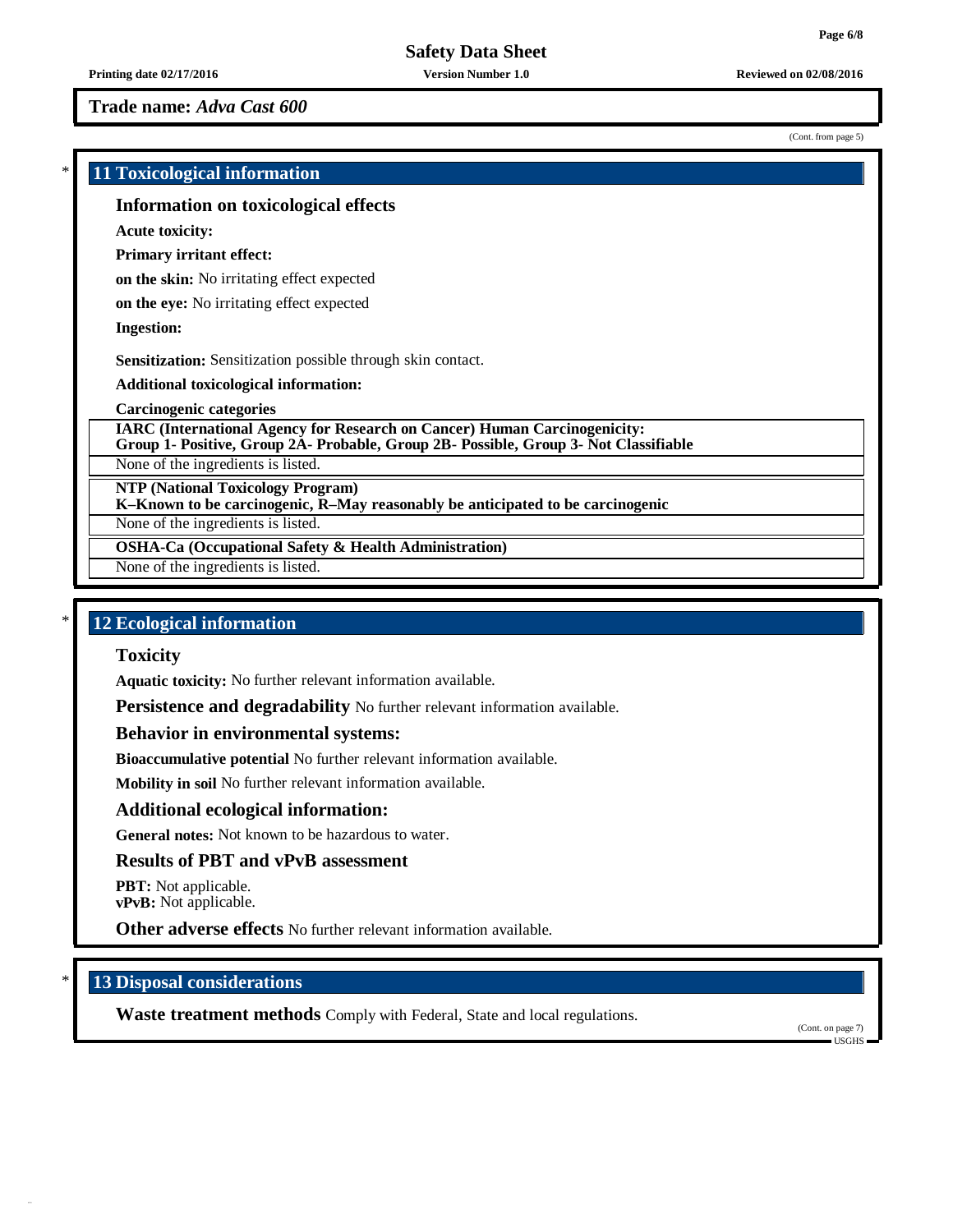**Printing date 02/17/2016 Version Number 1.0 Reviewed on 02/08/2016**

# **Trade name:** *Adva Cast 600*

(Cont. from page 6)

## **Recommendation:**



Must not be disposed of together with household garbage. Do not allow product to reach sewage system.

# **Uncleaned packagings:**

**Recommendation:** Disposal must be made according to official regulations.

| <b>14 Transport information</b>                           |                                                                                                          |  |  |
|-----------------------------------------------------------|----------------------------------------------------------------------------------------------------------|--|--|
| <b>UN-Number</b><br>DOT, ADR, ADN, IMDG, IATA             | Not applicable.                                                                                          |  |  |
| UN proper shipping name<br>DOT, ADR, ADN, IMDG, IATA      | Not applicable.                                                                                          |  |  |
| <b>Transport hazard class(es)</b>                         |                                                                                                          |  |  |
| DOT, ADR, ADN, IMDG, IATA<br><b>Class</b>                 | Not applicable.                                                                                          |  |  |
| <b>Packing group</b><br>DOT, ADR, IMDG, IATA              | Not applicable.                                                                                          |  |  |
| <b>Environmental hazards:</b><br><b>Marine pollutant:</b> | N <sub>0</sub>                                                                                           |  |  |
| <b>Special precautions for user</b>                       | Not applicable.                                                                                          |  |  |
|                                                           | Transport/Additional information: Not classified as a dangerous good for transport by road, rail or air. |  |  |
| <b>DOT</b><br><b>Remarks:</b>                             | Not Regulated.                                                                                           |  |  |
| <b>UN</b> "Model Regulation":                             | Not applicable.                                                                                          |  |  |

# \* **15 Regulatory information**

| <b>SARA (Superfund Amendments and Reauthorization Act)</b>                      |                |                                                                                              |                   |
|---------------------------------------------------------------------------------|----------------|----------------------------------------------------------------------------------------------|-------------------|
| Section 302/304 (extremely hazardous substances):                               |                |                                                                                              |                   |
| None of the ingredients is listed.                                              |                |                                                                                              |                   |
|                                                                                 |                | Section 313 Reportable Ingredients (Chemicals present below reporting threshold are exempt): |                   |
| None of the ingredients is listed.                                              |                |                                                                                              |                   |
| <b>SARA Section 312/Tier I &amp; II Hazard Categories:</b>                      |                |                                                                                              |                   |
| Health Immediate (acute)                                                        | Yes            |                                                                                              |                   |
| Health Delayed (chronic)                                                        | N <sub>0</sub> |                                                                                              |                   |
| Flammable                                                                       | N <sub>0</sub> |                                                                                              |                   |
| Reactive                                                                        | N <sub>0</sub> |                                                                                              |                   |
| Pressure                                                                        | N <sub>0</sub> |                                                                                              |                   |
| <b>North America Chemical Inventory Status</b>                                  |                |                                                                                              |                   |
| <b>TSCA (Toxic Substances Control Act - United States):</b>                     |                |                                                                                              |                   |
| All ingredients are listed or exempt from listing unless otherwise noted below. |                |                                                                                              |                   |
|                                                                                 |                |                                                                                              | (Cont. on page 8) |
|                                                                                 |                |                                                                                              | = USGHS =         |